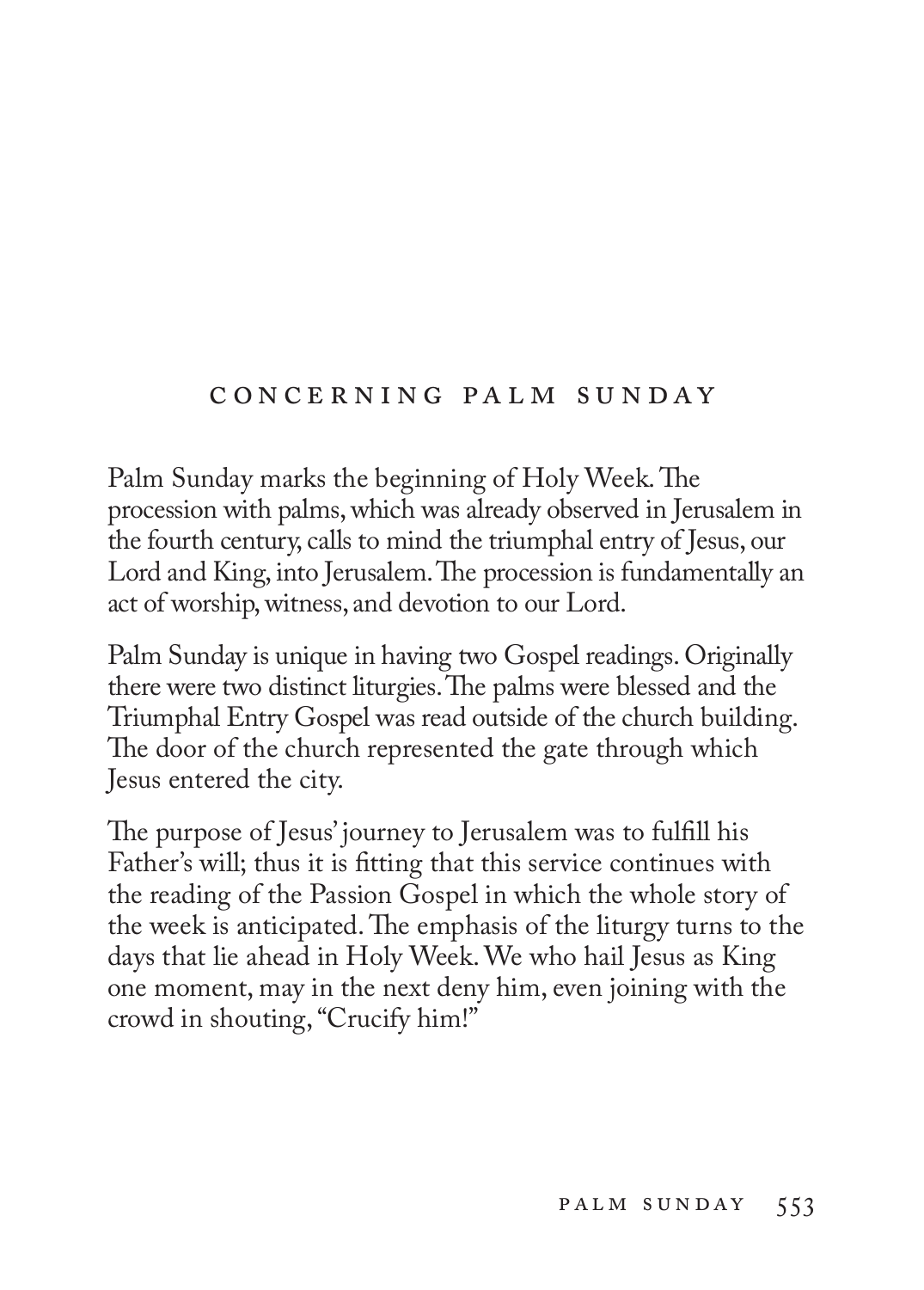# PALM SUNDAY

### THE LITURGY OF THE PALMS

*When circumstances permit, the Congregation may gather at a place apart from the church, so that all may go into the church in procession. Palms or other branches to be carried in the procession may be distributed to the people as they arrive, or after the prayer of blessing.*

*The following or some other suitable anthem is said or sung.*

# *Celebrant* Hosanna to the Son of David, the King of Israel. *People* **Blessed is he who comes in the Name of the Lord. Hosanna in the highest.**

*The Celebrant then greets the people and gives a brief introduction, inviting them to participate in the celebration using these or other similar words*

Dear brothers and sisters, from the beginning of Lent until now we have been preparing our hearts by repentance and self-sacrifice. Today, with the whole Church, we herald the beginning of the celebration of the Paschal Mystery. On this day our Lord Jesus Christ entered Jerusalem and was welcomed as King with palms and shouts of praise. Today we greet him as our King, though we know his crown was a crown of thorns, and his throne a Cross.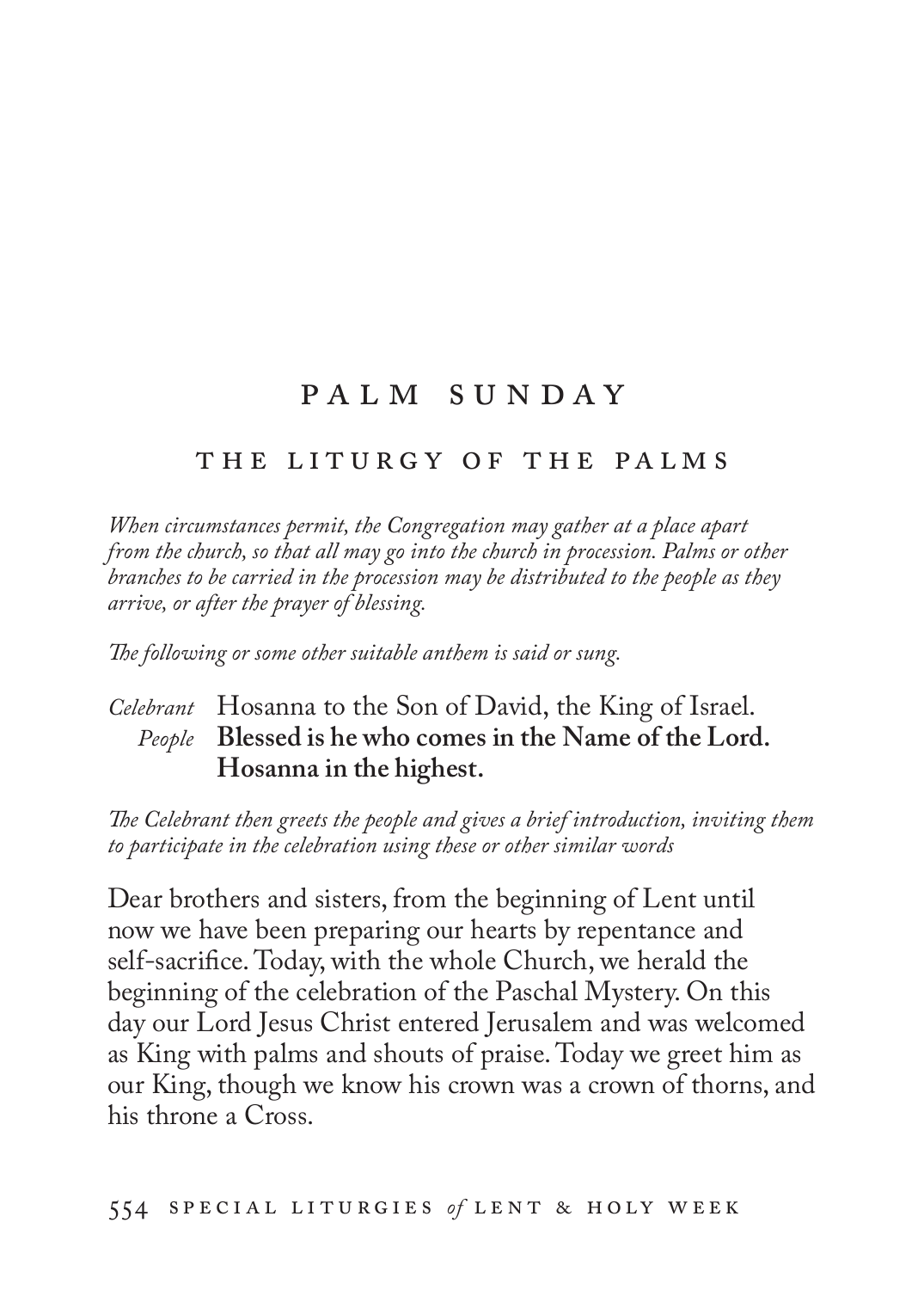Therefore, I invite you to follow our Lord this Holy Week, from his triumphal entry, through his suffering and death, to the glory of his resurrection.

| Celebrant The Lord be with you. |
|---------------------------------|
| People And with your spirit.    |
| Celebrant Let us pray.          |

Assist us mercifully with your help, O Lord God of our salvation, that we may enter with joy upon the contemplation of those mighty acts, whereby you have given us life and immortality; through Jesus Christ our Lord, who lives and reigns with you and the Holy Spirit, one God, now and for ever. **Amen.**

*All standing, the Deacon or Priest reads the Triumphal Entry Gospel, first saying*

*Deacon* The Holy Gospel of our Lord Jesus Christ according to \_\_\_\_\_\_\_\_. *People* **Glory to you, Lord Christ.**

Year A MATTHEW 21:1-11 Year B MARK II: I-IIA Year C LUKE 19:28-40

*Deacon* The Gospel of the Lord. *People* **Praise to you, Lord Christ.**

*The Celebrant then says*  Let us pray.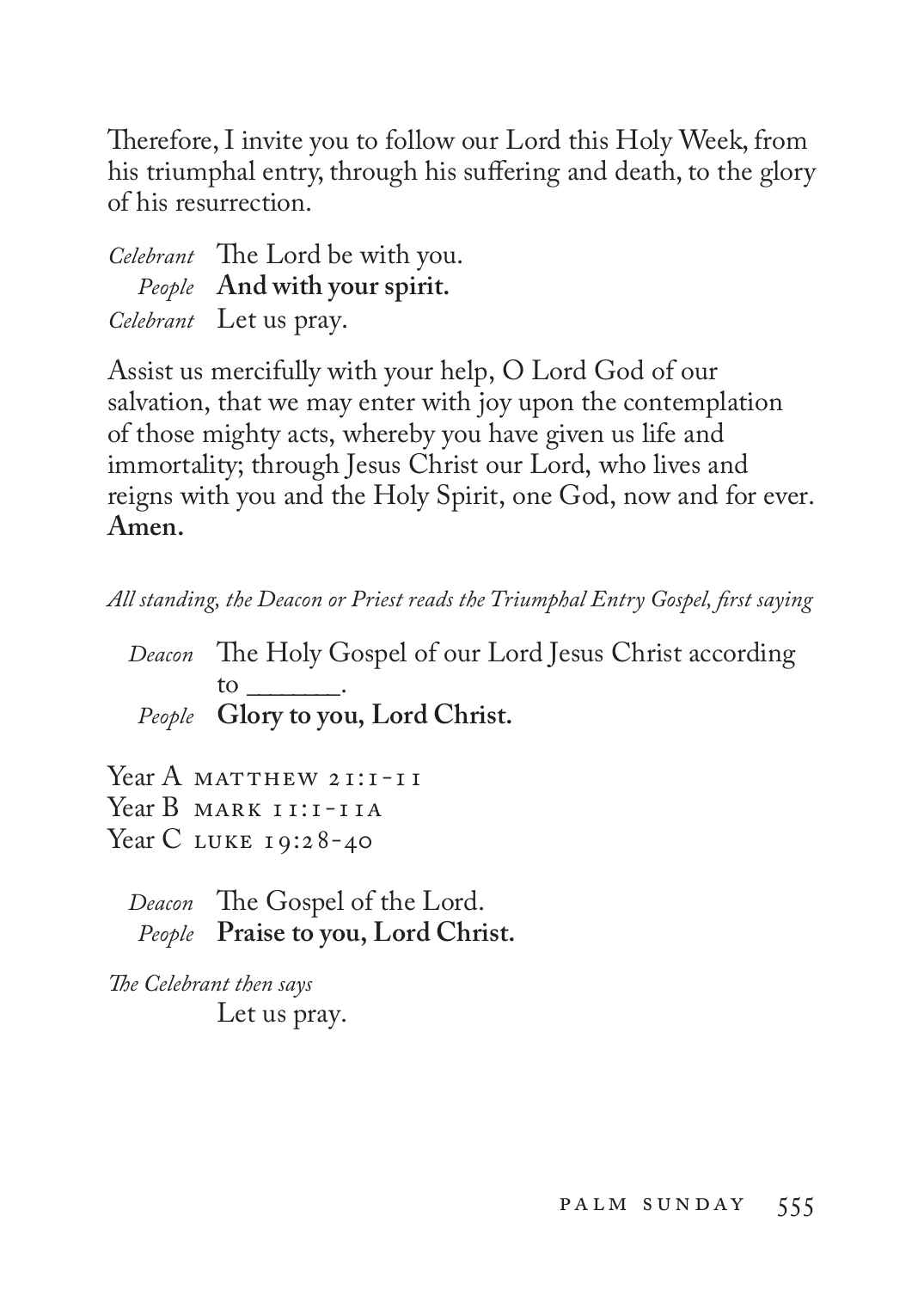We praise you, Almighty God, for the acts of love by which you have redeemed us through your Son Jesus Christ our Lord. On this day he entered the holy city of Jerusalem in triumph, and was hailed as King by those who spread their garments and branches of palm along his way. Sanctify these branches with your blessing, we humbly pray, that they may be for us signs of his victory. Grant that we who bear them in his Name may ever hail him as our King, and follow him in the way that leads to eternal life; who lives and reigns with you, in the unity of the Holy Spirit, one God, now and for ever. **Amen.**

#### *The opening anthem may be repeated.*

*Celebrant* Hosanna to the Son of David, the King of Israel. *People* **Blessed is he who comes in the Name of the Lord. Hosanna in the highest.**

#### the procession

## *Deacon* Let us go forth in peace. *People* **In the Name of Christ. Amen.**

*During the procession all hold palms or branches, and appropriate hymns or anthems are sung, such as "All glory, laud and honor" and Psalm 118:19-29.*

*At a suitable place, the procession may halt while the following, or some other appropriate Collect, is said.*

Almighty God, whose most dear Son went not up to joy but first he suffered pain, and entered not into glory before he was crucified: Mercifully grant that we, walking in the way of the Cross, may find it none other than the way of life and peace; through Jesus Christ our Lord. **Amen.**

*In the absence of a Bishop or Priest, the preceding service may be led by a Deacon or lay reader.*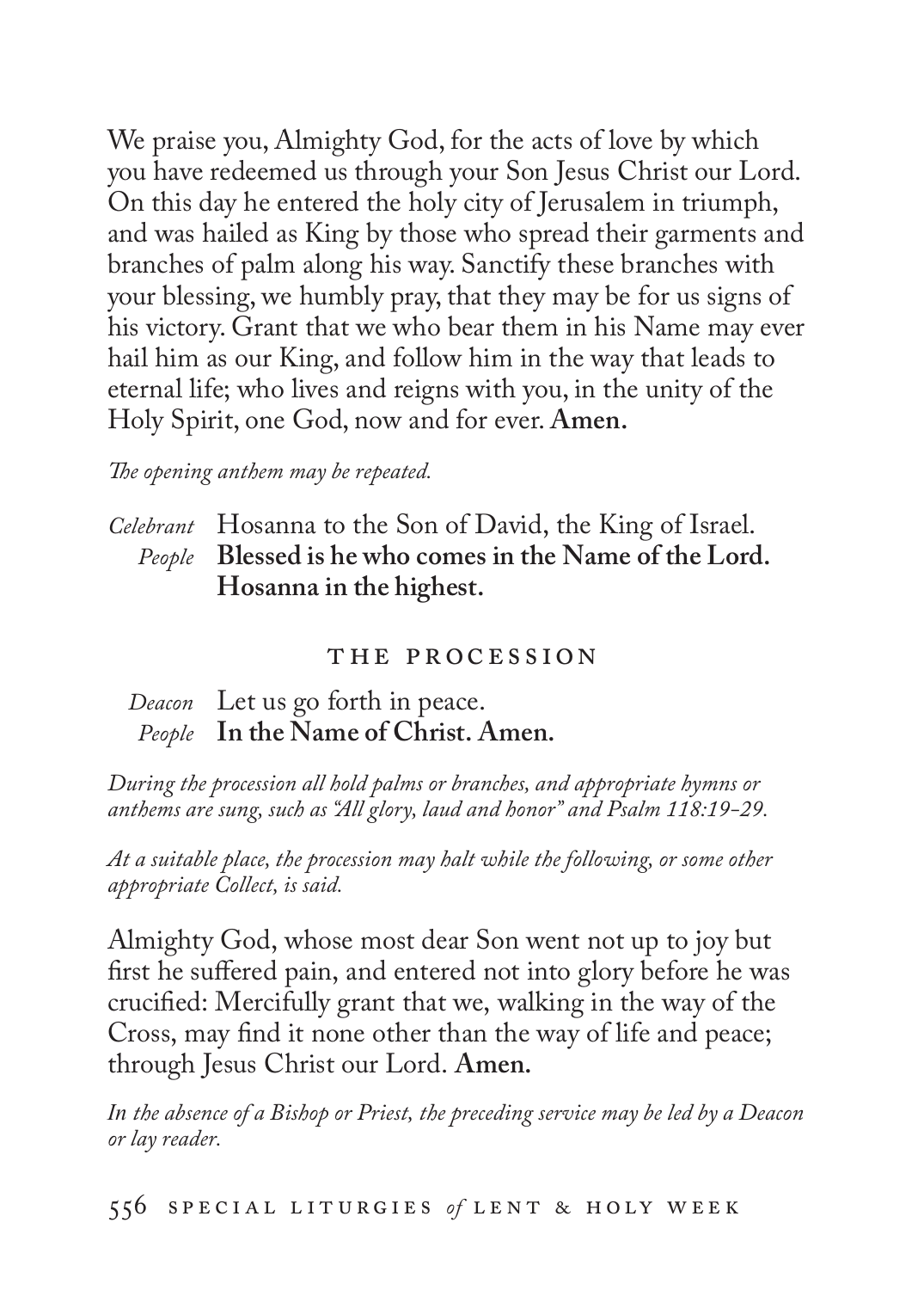### AT THE EUCHARIST

*When the Liturgy of the Palms immediately precedes the Eucharist, the celebration begins with the Salutation and Collect of the Day.*

| Celebrant The Lord be with you. |
|---------------------------------|
| People And with your spirit.    |
| Celebrant Let us pray.          |

Almighty and everlasting God, in your tender love for us you sent your Son our Savior Jesus Christ to take upon himself our nature, and to suffer death upon the Cross, giving us the example of his great humility: Mercifully grant that we may walk in the way of his suffering, and come to share in his resurrection; through Jesus Christ our Lord, who lives and reigns with you and the Holy Spirit, one God, for ever and ever. **Amen.**

isaiah 52:13—53:12 psalm 22:1-22v , 22:1-11v *or* 31:10-18v philippians 2:5-11

*The Passion Gospel is announced in the following manner*

The Passion of our Lord Jesus Christ according to \_\_\_\_\_\_\_\_\_\_\_\_\_\_\_\_\_\_.

*The customary responses before and after the Gospel are omitted.*

Year A MATTHEW  $(26:36-75)$  27:1-54  $(55-66)$ Year B MARK (14:32-72) 15:1-39 (40-47) Year C LUKE  $(22:39-71)$   $23:1-49$   $(50-56)$ 

*The Passion Gospel may be read or chanted by clergy and lay persons. Specific roles may be assigned to individuals, the choir or Congregation taking the part of the crowd.*